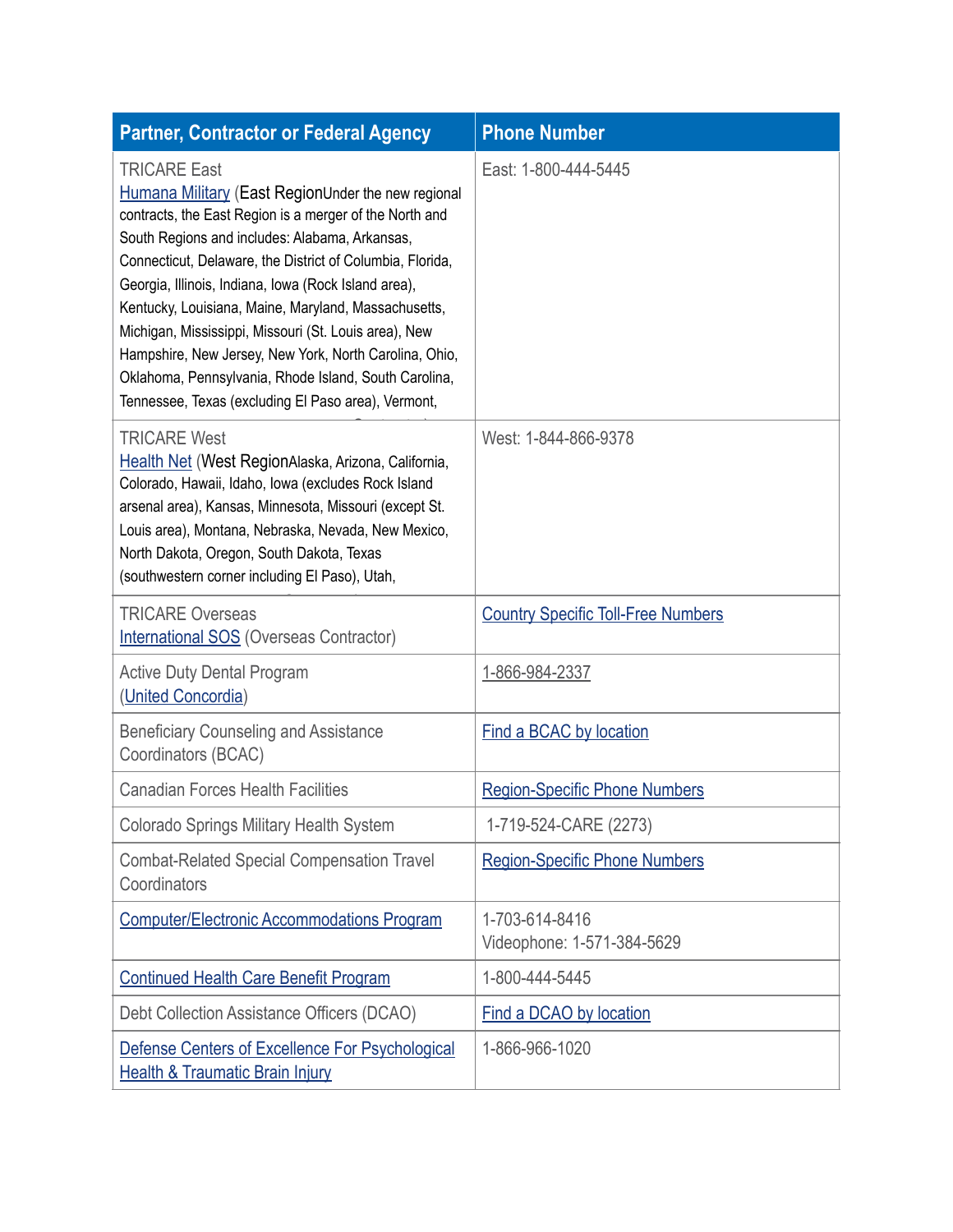| <b>Partner, Contractor or Federal Agency</b>                                                                                                                                                                                                                           | <b>Phone Number</b>                                                                                                                               |
|------------------------------------------------------------------------------------------------------------------------------------------------------------------------------------------------------------------------------------------------------------------------|---------------------------------------------------------------------------------------------------------------------------------------------------|
| Defense Enrollment Eligibility Reporting<br>System(DEERS) A database of information on uniformed<br>services members (sponsors), U.S.-sponsored foreign<br>military, DoD and uniformed services civilians, other<br>personnel as directed by the DoD, and their family | 1-800-538-9552<br>TYY/TDD: 1-866-363-2883                                                                                                         |
| Defense Health Agency, Great Lakes                                                                                                                                                                                                                                     | 1-888-647-6676                                                                                                                                    |
| Defense Heath Agency TRICARE Health Plan                                                                                                                                                                                                                               | 1-844-204-9351                                                                                                                                    |
| <b>DMDC Support Center</b>                                                                                                                                                                                                                                             | 1-800-538-9552                                                                                                                                    |
| Eurasia-Africa AreaEuropean and African continents, all<br>Middle Eastern countries, Pakistan, Russia and several<br>former Soviet Republics. This includes Baltic States,<br>Ukraine, Georgia, Kazakhstan, Kyrgyzstan and                                             | Commercial: +49-(0)06371-9464-2999<br>DSN: 314-509-2999<br>Toll-free: 1-888-777-8343 (from the U.S.)                                              |
| Eurasia-Africa Regional Call Centers                                                                                                                                                                                                                                   | +44-20-8762-8384<br>1-877-678-1207 (toll-free from the U.S.)                                                                                      |
| Eurasia-Africa Service Centers                                                                                                                                                                                                                                         | <b>See List of Country-Specific Numbers</b>                                                                                                       |
| <b>TRICARE Pharmacy Program</b><br><b>Express Scripts, Inc.</b>                                                                                                                                                                                                        | Stateside: 1-877-363-1303<br>Overseas: 1-866-275-4732 (Where toll-free service<br>is established)<br><b>Search Country-Specific Phone Numbers</b> |
|                                                                                                                                                                                                                                                                        | <b>Deployment Prescription</b>                                                                                                                    |
| <b>Freedom Quitline</b>                                                                                                                                                                                                                                                | 1-844-I-AM-FREE (1-844-426-3733)                                                                                                                  |
| <b>Health Net Federal Services</b><br>(West Region Contractor)                                                                                                                                                                                                         | 1-844-866-9378                                                                                                                                    |
| <b>Hearing Center of Excellence</b>                                                                                                                                                                                                                                    | 1-210-292-4100                                                                                                                                    |
| <b>Humana Military</b><br>(East Region Contractor)                                                                                                                                                                                                                     | 1-800-444-5445                                                                                                                                    |
| <b>International SOS</b><br>(Overseas Region Contractor)                                                                                                                                                                                                               | <b>Country Specific Toll-Free Numbers</b>                                                                                                         |
| Latin America & Canada Area Office                                                                                                                                                                                                                                     | Commercial: 1-210-536-6080<br>DSN: 761-643-2036<br>Toll-free: 1-888-777-8343, option 2                                                            |
| Latin America & Canada Regional Call Center                                                                                                                                                                                                                            | 1-215-942-8393<br>1-877-451-8659 (toll-free from the U.S.)                                                                                        |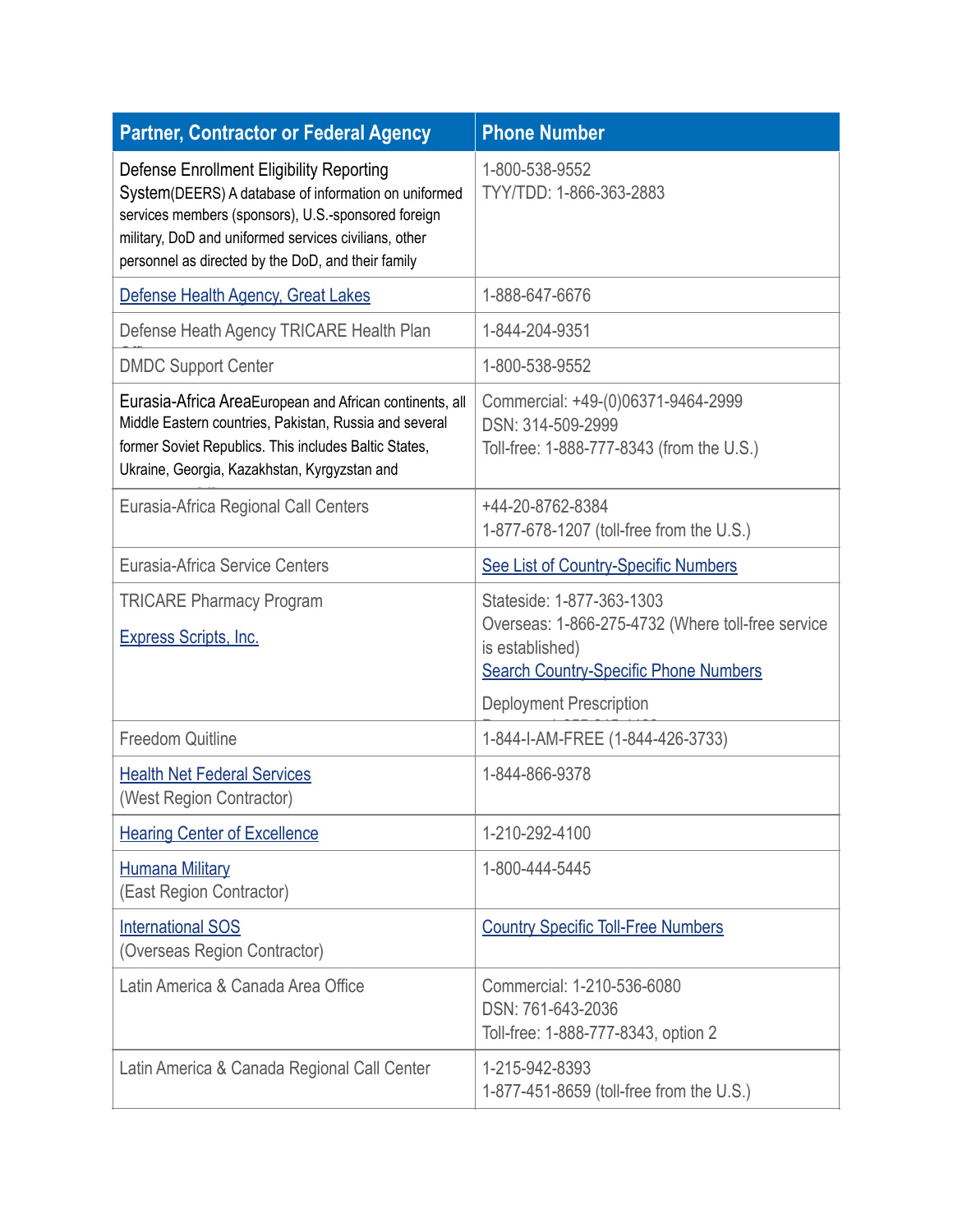| <b>Partner, Contractor or Federal Agency</b>                                                                           | <b>Phone Number</b>                                                                           |
|------------------------------------------------------------------------------------------------------------------------|-----------------------------------------------------------------------------------------------|
| Latin America & Canada Service Centers                                                                                 | <b>See List of Country Specific Numbers</b>                                                   |
| Medicare                                                                                                               | 1-800-MEDICARE (1-800-633-42273)                                                              |
| <b>Military Crisis Line</b>                                                                                            | 1-800-273-8255, then press 1                                                                  |
| <b>Military OneSource</b>                                                                                              | 1-800-342-9647                                                                                |
| <b>National Cancer Institute</b>                                                                                       | 1-800-4-CANCER (226237)<br>TTY: 1-800-332-8615                                                |
| <b>National Suicide Prevention Hotline</b>                                                                             | 1-800-273-8255, or<br>TTY: 1-800-799-4889                                                     |
| Nurse Advice Line                                                                                                      | CONUS: 1-800-874-2273, Option 1                                                               |
| (Military Health System Nurse Advice Line)                                                                             | OCONUS: MHSNurseAdviceLine.com                                                                |
| Pacific AreaGuam, Japan, Korea, Asia, Australia, New<br>Zealand, India and Western Pacific remote<br>countries. Office | Commercial: +81-98-970-9155<br>DSN: 315-643-2036<br>Toll-free: 1-888-777-8343 (from the U.S.) |
| Pacific Area Regional Call Center - Singapore                                                                          | +65-6339-2676<br>1-877-678-1208 (toll-free from the U.S.)                                     |
| Pacific Area Regional Call Center - Sydney                                                                             | +61-2-9273-2710<br>1-877-678-1209 (toll-free from the U.S.)                                   |
| <b>Pacific Area Service Centers</b>                                                                                    | <b>See List of Country Specific Numbers</b>                                                   |
| <b>Real Warriors</b>                                                                                                   | 1-866-966-1020                                                                                |
| San Antonio Military Health System                                                                                     | 1-210-916-9900 or 1-800-443-2262<br>Refill Prescriptions: 1-800-469-7170                      |
| <b>Service Personnel Components</b>                                                                                    | <b>View Numbers by Service Component</b>                                                      |
| <b>TOL Secure Web Portal Technical Support</b>                                                                         | U.S.: 1-800-600-9332<br><b>Search Country Specific Phone Numbers</b>                          |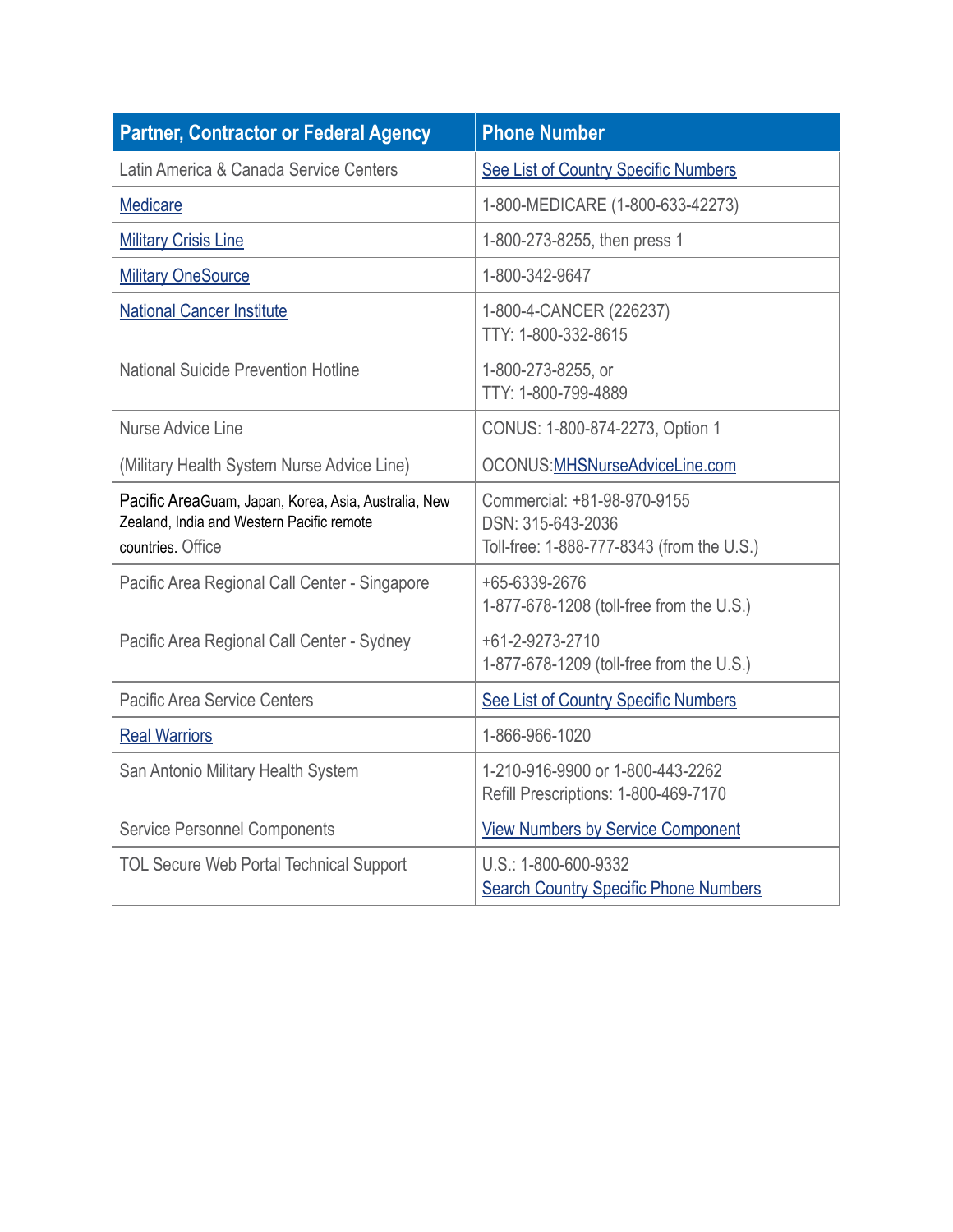| <b>Partner, Contractor or Federal Agency</b>                             | <b>Phone Number</b>                                                                                                                                        |
|--------------------------------------------------------------------------|------------------------------------------------------------------------------------------------------------------------------------------------------------|
| <b>TRICARE Dental Program</b><br>(United Concordia)                      | United Concordia TDD/TTY service for the hearing<br>impaired: 711                                                                                          |
|                                                                          | <b>CONUS Toll Free: 844-653-4061</b><br><b>OCONUS Toll Free: 844-653-4060</b><br><b>OCONUS Toll: 717-888-7400</b><br>Fraud Hotline Toll Free: 877-968-7455 |
|                                                                          | (Services prior to May 1, 2017 call MetLife                                                                                                                |
| <b>TRICARE Retiree Dental Program</b><br>(Delta Dental)                  | 1-888-838-8737                                                                                                                                             |
| NOTE: TRDP ended in 2018.                                                |                                                                                                                                                            |
| <b>TRICARE For Life Contractor</b><br>(WPS-Military and Veterans Health) | Toll-Free: 1-866-773-0404<br>TDD: 1-866-773-0405                                                                                                           |
| <b>TRICARE Service Centers</b>                                           | Eurasia-Africa Area<br><b>Latin America and Canada Area</b><br>Pacific Area                                                                                |
| <b>United Concordia</b><br>(Active Duty Dental Program)                  | 1-866-984-2337                                                                                                                                             |
| <b>United Concordia</b><br>(TRICARE Dental Program)                      | CONUS Toll Free: 1-844-653-4061<br><b>OCONUS Toll Free: 1-844-653-4060</b>                                                                                 |
| US Family Health Plan (USFHP)                                            | 1-800-748-7347                                                                                                                                             |
| <b>USFHP - Brighton Marine Health Center</b>                             | 1-800-818-8589                                                                                                                                             |
| USFHP - CHRISTUS Health                                                  | 1-800-678-7347                                                                                                                                             |
| USFHP - Johns Hopkins Medicine                                           | 1-800-808-7347<br>Not a member yet? Call 1-800-801-9322                                                                                                    |
| <b>USFHP - Martin's Point Health Care</b>                                | 1-888-241-4556                                                                                                                                             |
| <b>USFHP - Pacific Medical Centers (Pacmed</b>                           | 1-888-958-7347                                                                                                                                             |
| USFHP - St. Vincent Catholic Medical Centers                             | 1-800-241-4848                                                                                                                                             |
| <b>Veterans Affairs</b>                                                  | 1-877-222-8387                                                                                                                                             |